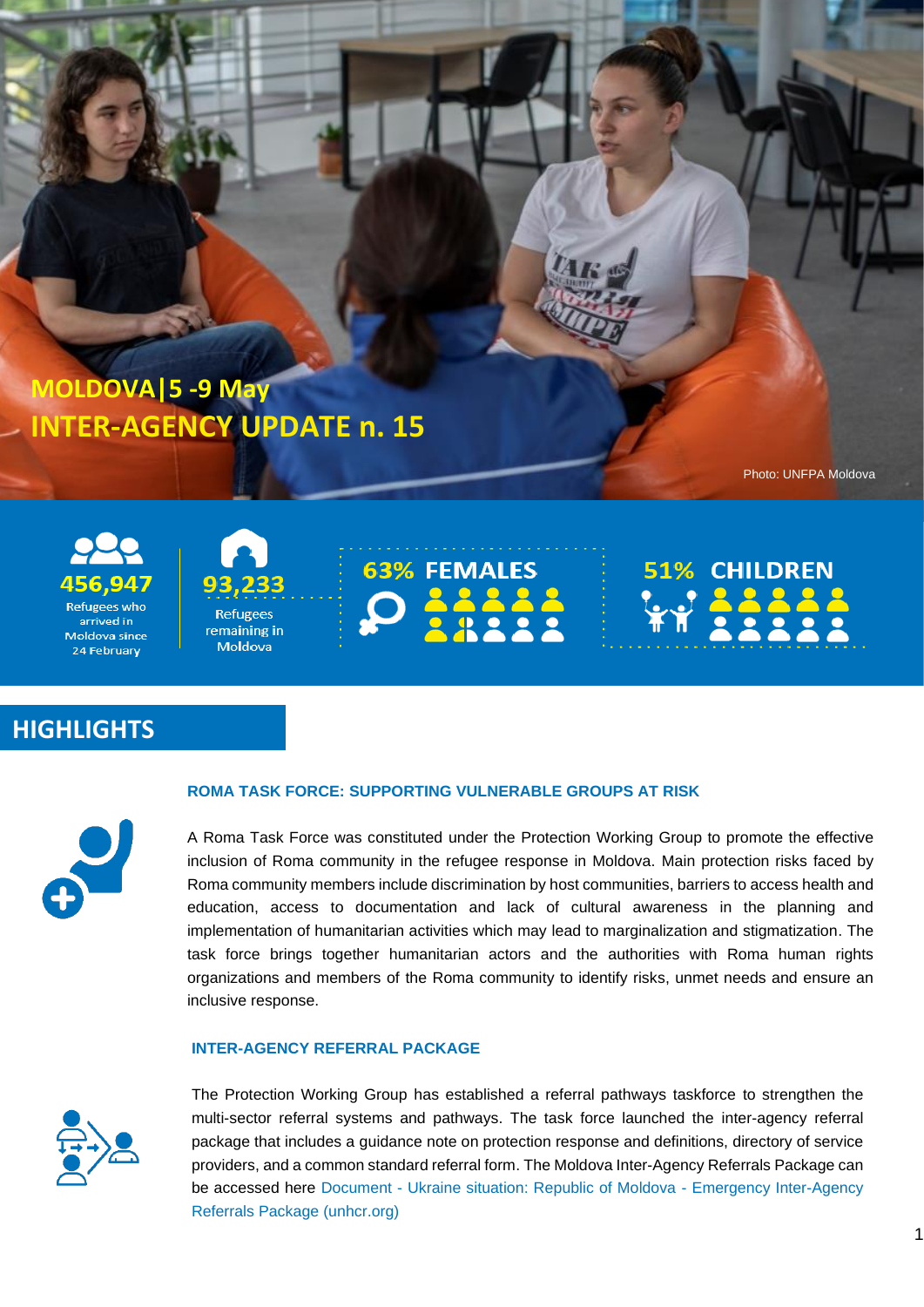## **SECTOR HIGHLIGHTS**

*This section brings you on the ground coverage of activities by partners*

#### **Protection**

- UNHCR launched a protection profiling exercise in collaboration with REACH, INTERSOS, and LCA. Interviews with refugees are being conducted by partners in various locations across the country, with the results being fed into national and regional dashboards.
- Following a request of Social Protection Authorities in Balti on supporting local coordination efforts, UNHCR – together with partners – will assist the authorities to put in place a local coordination structure in the locality.
- UNHCR convened the sixth weekly coordination meeting in Otaci. A major protection concern shared by members is current restrictions for Ukrainians leaving the country with documents other than Travel Documents. The situation has been temporarily solved by a decision of the Committee on Exceptional Situations.
- UNHCR partner Law Center of Advocates (LCA) continued daily monitoring of seven border crossing points in Palanca, Otaci, Cahul, Giurgiulesti, Sculeni, Basarbeasca and Leuseni. LCA works with authorities and refugees to assess and promote access to the territory and to the asylum system and provide individual counselling and legal support.
- Between 5- 9 May, a total of 1,243 calls from refugees and host community members were received by the Green Line (0800 800 11) managed by UNHCR. The helpline has 10 staff and is open all days between 8 am and 5 pm. Calls to the helpline are free of cost.
- Between 5 8 May, ACTED distributed 103 free pre-paid SIM cards at the Palanca border crossing, and 68 sim cards at Otaci BCP to promote connectivity and access to information by refugees arriving in Moldova.
- UN Women donated three laptops and three smartphones to the Congress of Local Authorities of Moldova (CLAM) to support

their Refugee Crisis Response Unit, which is based in Chisinau.

#### **Gender-Based violence**

- On 5 May, the GBV sub-working group met under the co-leadership of UNHCR and UNFPA to start the process for the development of GBV Standard Operating Procedures (SOP). The meeting was attended by 31 individuals from government institutions, and nongovernmental organizations (NGOs), including local women's organizations. UNHCR Global GBV expert briefed the group on the process of developing GBV SOP. During the meeting, the Ministry of Labour and Social Protection's Department of Gender expressed support for the development of the document. SOPs will be based on existing national GBV protocols and will emphasize the importance of responding to incidents of GBV faced by refugees in the current humanitarian context. Moldova will be one of two countries to pilot the development of GBV SOPs for refugee response contexts. During the meeting, ActionAid also presented the results of their recent Gender and Protection assessment for Moldova, which identified key risks and the need for a more inclusive response for groups at higher risk (for example Roma people, LGBTI, girls and elderly persons).
- UNICEF is collaborating with UNFPA and other GBV actors to strengthen GBV survivorcentered services. UNICEF is also increasing the integration of GBV prevention and risk mitigation at the Blue Dots.

#### **Child Protection**

• UNHCR and UNICEF hosted the eighth Child Protection Sub Working Group (CPSWG), with participation of over 40 participants. The working group discussed the sector workplan's next steps, including key areas, and reviewed and validated the child protection question for the multi-sector needs assessment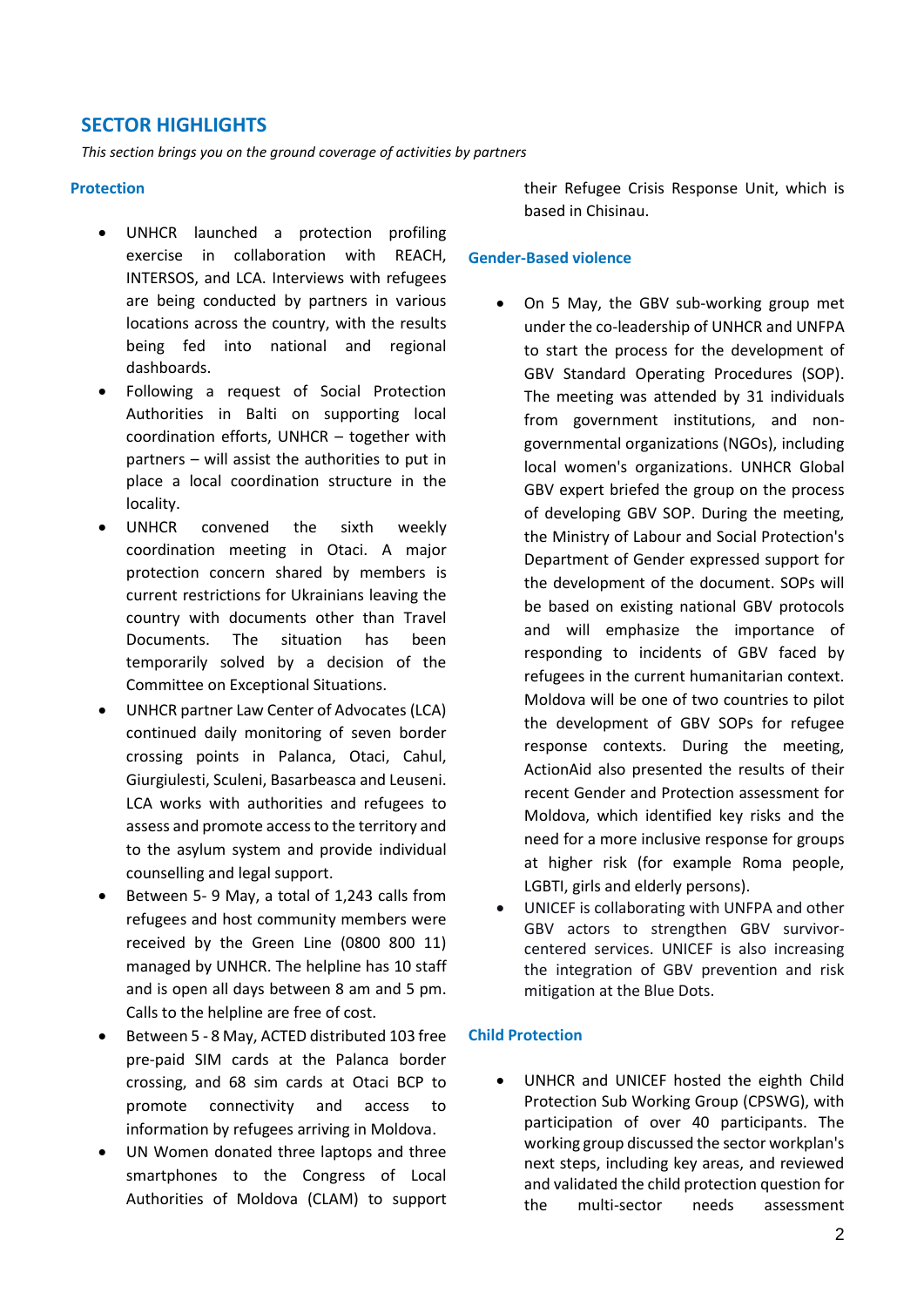(coordination, capacity building, assessment, fundraising, reporting, advocacy, and technical support).

- UNICEF provided technical support to the development of the template for rapid assessment of the best interests of children at risk. The Ministry of Labour and Social Protection has approved the template.
- The Child Protection Sub-Working Group is developing a Child Protection Capacity Self-Assessment for all organizations, agencies and government departments involved in the Ukrainian emergency response to identify the current capacity gaps among child protection actors and to prioritize technical trainings to improve the quality of child protection services and interventions.
- UNICEF and partners trained eight youth workers to deliver adolescent-friendly services and support at Blue Dot in Palanca.
- Twelve Ukrainian unaccompanied children were assisted by CDA to access specialized child protection services and support.

## **Supply and Logistics**

- During the reporting period, UNHCR received two shipments of core relief items from Global stockpile.11,600 jerry cans, 5,472 thermal blankets, 5,517 kitchen sets, 1,150 plastic tarpaulin, 7,000 solar lamps were received from Dubai Global stockpile. 7,920 blankets, 6,000 jerry cans, 2,652 kitchen sets, 900 plastic tarpaulin, 1,536 solar lamp, and 16,128 blankets from Amman Global Stockpile. In addition, UNHCR received a shipment of five generators (Number- capacity: 2 - 30KVA, 1- 100 KVA, 1- 150 KAV, 1 -230 KVA). These items are stored in the UNHCR warehouse in Moldova.
- ACTED continued to manage two warehouses, one for the Government and the other to receive and dispatch orders received from the UA Help. During the reporting period, ACTED dispatched supplies to the following village and town halls in Sociteni, Vasieni, Capaclia, Drochia and Vasileuti.

#### **Accommodation and Transportation**

- UNHCR is collaborating with IOM, WFP, ACTED, and CRS on the strategic priority for transitional accommodation and the development of criteria for assessing the suitability of housing in host communities. The strategy builds upon the existing local structures and supports the cash programme rollout. In summary, the strategy will work with local partners and volunteer groups to establish committees within the communities to identify host families with space and capacity to host. Once spaces are determined suitable for accommodating refugees, the host families will be assisted through partners. The strategy builds on the existing network of Moldova for Peace, which refugees rely on and contact when they need assistance locating housing. This strategy will be piloted in several Raions and the Chisinau neighbourhood.
- UNHCR and IOM in collaboration with Local Public Authorities are developing plans to improve bus hub in Otaci BCP. Work is underway for the site improvement at Palanca bus hub.
- UNHCR has completed the site assessment for the 25 standby RACs in the context of contingency planning. UNHCR will work with National Agency for Social Protection and partners (UNICEF, IOM, CRS, ACTED, Solidarities) to rehabilitate (minor repairs and provision of essential services) the structures in the coming week. These structures are intended to be used as transit centres to respond to a situation of mass influx of refugees. UNHCR is providing financial, technical and coordination support under this exercise.
- IOM, UNHCR and ACTED continue to provide transport to refugees to travel from Palanca to Husi, Romania. Between 5-8 May, 324 people were transported. In total, 10,243 people were transported since 24 February.
- UN Women delivered and installed 202 curtains at Moldexpo RAC to ensure privacy, dignity and safety for women and children.
- Between 5-8 May, IOM conducted preembarkation checks for 197 refugees and third -country nationals (TCN). 3,443 people have received pre-embarkation check (PEC) support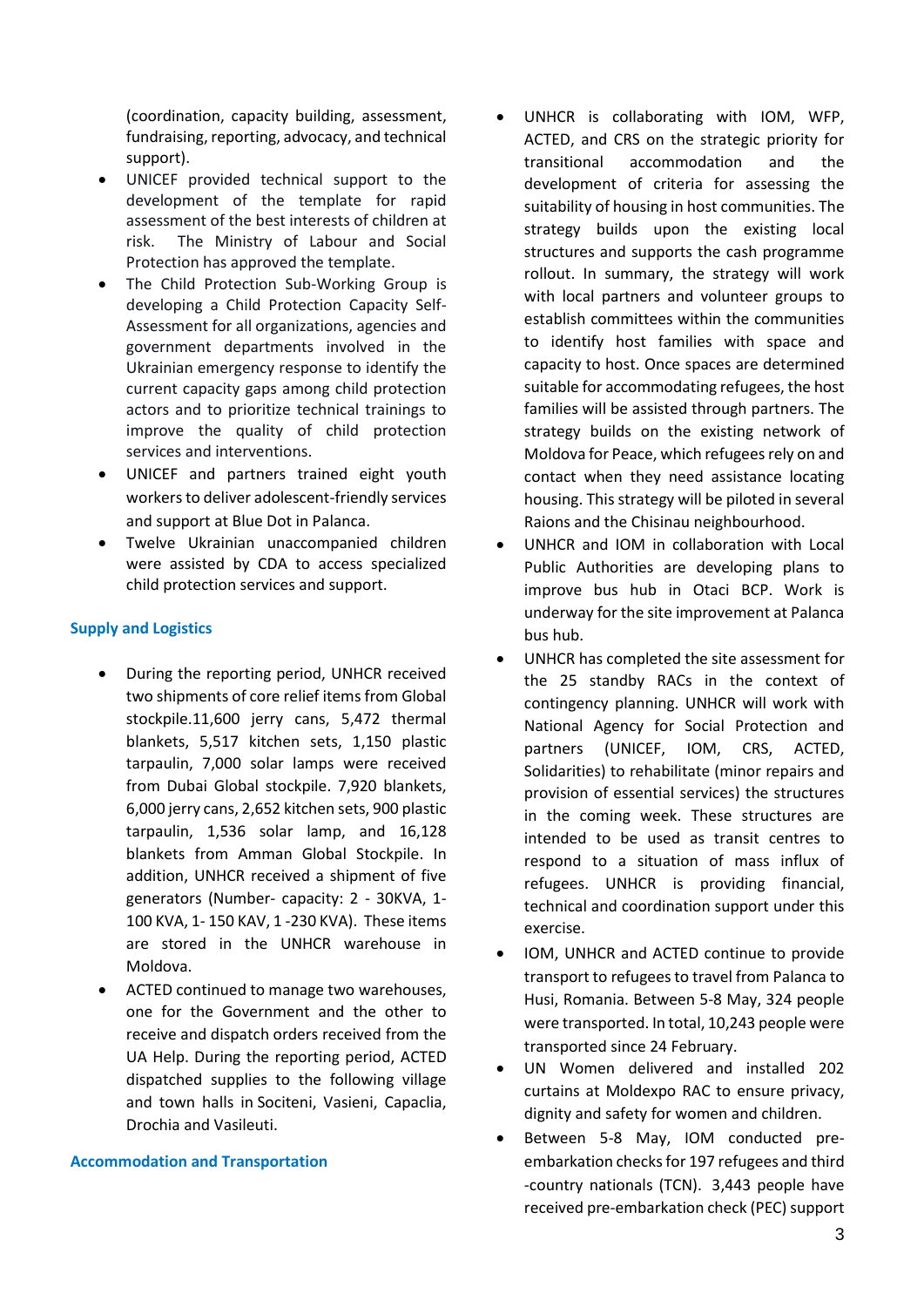from IOM at the Palanca Transport Hub, 771 people received PEC support before their departure to Germany, Austria, and France, and 406 third-country nationals have received PEC support before their return flights to Azerbaijan.

### **Education**

- UNICEF organized a training on child-centred methodologies, inclusive education, bullying and violence prevention, and building resilience and social cohesion skills, reaching 100 educators and teachers (both Moldovan and Ukrainian). So far, 700 teachers out of the targeted 900 have been trained. The teachers will partake in the Day Summer Camps to organize various non-formal activities, including coverage of learning loss caused by COVID pandemics and the war in Ukraine.
- UNICEF, in partnership with Football Federation in Moldova, organized sports activities for children and their parents within the Lukoil Placement Centre, reaching 46 refugee boys and three refugee girls from refugee placement centres.
- UNICEF is organizing a series of four weekends of UPSHIFT boot camps in May aimed at developing 20 youth-led start-ups with participation from Ukrainian refugees. 120 Moldovan and Ukrainian adolescents participated in the UPSHIFT boot camp at the Municipal Youth Centres in TohaTeen Centre (Chisinau, Ciocana sector), Cahul and Balti.
- UNICEF, in partnership with the Chisinau Youth Mobile team at Patria Luckoil Refugee Center, FIDES - Education Center, Lyceums "Gloria", "Ivan Neciui-Levitchi" and "Dmitrie Cantemir" reached 210 young people through the delivery of non-formal education programs.
- UNICEF has launched a U-report poll on the integration of Ukrainian children and young refugees into communities. A total of 500 teenagers responded. 68 per cent said the school is prepared to integrate Ukrainian refugees. The poll is still open.

## **Cash-based intervention**

- As of 9 May, 42,807 refugees were enrolled and given bank cards and second tranche of payment for 4,237 is processed by UNHCR. Eight cash centres remain operational. 92 per cent of those receiving UNHR cash assistance are female-headed households.
- As of 5 May, 8,205 households have been registered for the cash assistance programme for Moldovan families hosting refugees; 6,217 eligible households have received cash transfers via Western Union (including Chisinau). Please see the [WFP cash transfers](https://analytics.wfp.org/t/Public/views/WFPMoldovaCBTProgrammeforMoldovanHostCommunity/ExternalOverview?%3Adisplay_count=n&%3Aembed=y&%3AisGuestRedirectFromVizportal=y&%3Aorigin=viz_share_link&%3AshowAppBanner=false&%3AshowVizHome=n)  [programme for Moldovan host communities](https://analytics.wfp.org/t/Public/views/WFPMoldovaCBTProgrammeforMoldovanHostCommunity/ExternalOverview?%3Adisplay_count=n&%3Aembed=y&%3AisGuestRedirectFromVizportal=y&%3Aorigin=viz_share_link&%3AshowAppBanner=false&%3AshowVizHome=n)  [dashboard for more information.](https://analytics.wfp.org/t/Public/views/WFPMoldovaCBTProgrammeforMoldovanHostCommunity/ExternalOverview?%3Adisplay_count=n&%3Aembed=y&%3AisGuestRedirectFromVizportal=y&%3Aorigin=viz_share_link&%3AshowAppBanner=false&%3AshowVizHome=n)
- Between 4 April 4 May, the WFP hotline received 1,254 calls. Callers are mainly female (75 percent), with an average age of 35 and residing in Chisinau. Most cases (88 per cent) involve people seeking information on how to apply for assistance.
- On 5 May, IOM cash teams assisted 236 Ukrainian refugee households in Ceadir-Lunga, Gagauzia's Autonomous Territorial Unit. IOM CBI provides voucher assistance to refugees and TCNs in Moldova. To date, 3,154 vouchers have been distributed to 3,139 refugee and 15 TCN families in 15 Moldovan districts (Anenii Noi, Chisinau, Cimislia, Criuleni, Dubrasi, Drochia, Ialoveni, Hancesti, Glodeni, Falesti, Balti, Roscani, Sangerei, Telenesti and Ungheni).

## **Health and Nutrition**

- The Primary Health Care Assessment Tool was developed through participatory approaches led by WHO in collaboration with UN Agencies. A series of technical working groups, including the UNFPA, UNICEF, UNAIDS, NGOs, and other organizations, agreed on the assessment tool's content and methodology. On 6 May, the Primary Health Care Assessment Tool was piloted in several primary health care facilities in Stefan-Voda and Causeni.
- The hospitals in Stefan-Voda and Causeni have both been assessed by WHO, in terms of the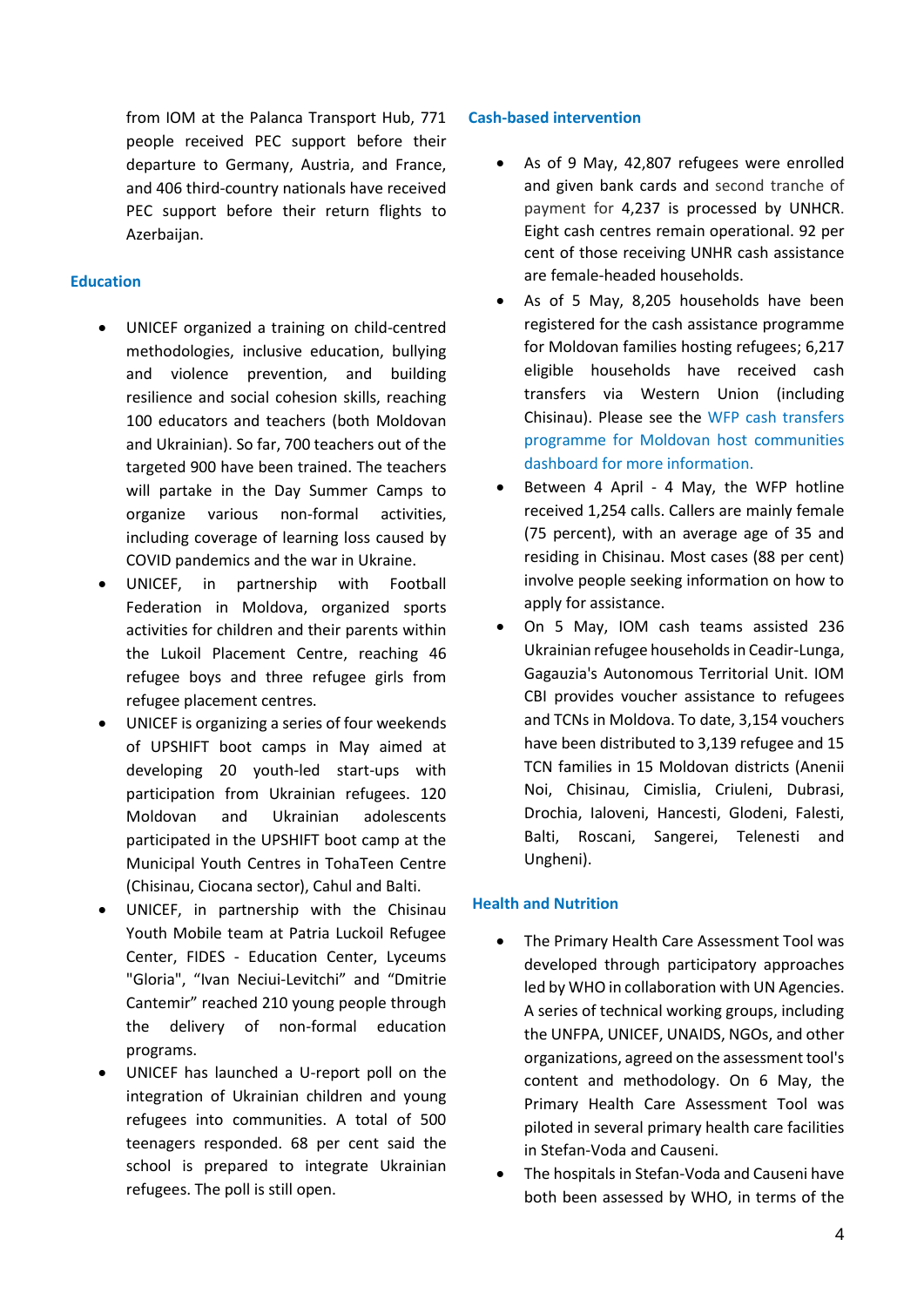hospital Mass Casualty Management (MCM) contingency Plan's development and operationalization.

- The Primary Health Care rapid assessment tool was developed jointly by UNAIDS, UNICEF, and UNFPA with guidance from the WHO. Its purpose is to provide support for the Ministry of Health. The assessment will make it possible to determine the essential services that need to be provided to refugees in terms of primary health care as well as the resources that are currently available to provide those services and maintain continuity of care for the population that is hosting them in Moldova.
- National AIDS program of Moldova, which is supported by UNAIDS and NGOs, provided ARV treatment to 127 people living with HIV: 43 men and 84 women (including 7 pregnant women, 2 children and other 4 new-born children on HIV prophylactic treatment). Preexposure prophylaxis was given to five people (PrEP). In the Transnistrian region, 15 of the 127 people received ARV treatment. 27 people/families from the Transnistrian region received HIV prevention/treatment, TB screening, psychosocial and humanitarian assistance (food and hygienic) packages. About 3,000 vulnerable people were assisted by NGOs through crises cell, which is supported by UNAIDS Moldova.
- Between 15 March- 4 May, WFP and Cooperating Partners have delivered 257,535 hot meals (3 per day) in 31 different localities/regions and 97 centres. This represents an average of 1,861 people per day. Please see the dedicated [dashboard](https://eur03.safelinks.protection.outlook.com/?url=https%3A%2F%2Fanalytics.wfp.org%2Ft%2FPublic%2Fviews%2FMoldovaHotMealCoverageLIVE%2FOnePagerGovPart%3F%253Aembed%3Dy%26%253Aiid%3D1%26%253AisGuestRedirectFromVizportal%3Dy&data=05%7C01%7Cines.parmentier%40wfp.org%7Cff42336f8a4f4fa65d4e08da28f8374d%7C462ad9aed7d94206b87471b1e079776f%7C0%7C0%7C637867343792441307%7CUnknown%7CTWFpbGZsb3d8eyJWIjoiMC4wLjAwMDAiLCJQIjoiV2luMzIiLCJBTiI6Ik1haWwiLCJXVCI6Mn0%3D%7C3000%7C%7C%7C&sdata=5M%2FYwziZAgyobGeXc%2F8ZlynJXSZbeO7HTCPzLlZMrBU%3D&reserved=0) for more details.
- The WFP and its partners are in the process of carrying out an evaluation in order to compile a list of Refugee Accommodation Centres according to their capacity and durability in the short, medium, and long term, as well as gain an understanding of their readiness and requirements to transition to vouchers.
- Between 5-7 May, IOM MHPSS teams provided psychological counselling (for both individuals and groups) for 21 refugees and

TCNs staying at the Ceadir-lunga Refugee Accommodation Centres.

### **Livelihoods and Inclusion**

- With support from the **European Union, UNDP** is currently implementing the "["Mayors for](https://eur02.safelinks.protection.outlook.com/?url=https%3A%2F%2Fwww.md.undp.org%2Fcontent%2Fmoldova%2Fen%2Fhome%2Fprojects%2Fm4eg.html&data=05%7C01%7Cpituscan%40unhcr.org%7Cac31b0d5703743c304e308da2f6ac212%7Ce5c37981666441348a0c6543d2af80be%7C0%7C0%7C637874432823792903%7CUnknown%7CTWFpbGZsb3d8eyJWIjoiMC4wLjAwMDAiLCJQIjoiV2luMzIiLCJBTiI6Ik1haWwiLCJXVCI6Mn0%3D%7C3000%7C%7C%7C&sdata=zONogA6YEpVHr1lmBjNvLJP4FdoQUF86kOZjtLd2PwM%3D&reserved=0)  [Economic Growth Facility"](https://eur02.safelinks.protection.outlook.com/?url=https%3A%2F%2Fwww.md.undp.org%2Fcontent%2Fmoldova%2Fen%2Fhome%2Fprojects%2Fm4eg.html&data=05%7C01%7Cpituscan%40unhcr.org%7Cac31b0d5703743c304e308da2f6ac212%7Ce5c37981666441348a0c6543d2af80be%7C0%7C0%7C637874432823792903%7CUnknown%7CTWFpbGZsb3d8eyJWIjoiMC4wLjAwMDAiLCJQIjoiV2luMzIiLCJBTiI6Ik1haWwiLCJXVCI6Mn0%3D%7C3000%7C%7C%7C&sdata=zONogA6YEpVHr1lmBjNvLJP4FdoQUF86kOZjtLd2PwM%3D&reserved=0), with an allocation of 290,000 EURO dedicated to support the refugee crisis response and recovery. The interventions will support host communities in catering to the immediate needs of the refugees and support their socio-economic inclusion and strengthen municipalities' crisis response and future readiness capacity, including through innovative capability development.
- UN Women secured six months of access for three refugee women to Chisinau's iHub, a coworking and office space for individuals and start-ups, so they could work remotely in IT or other digital industries to support themselves.
- UN Women has enrolled twelve refugee women in Comrat's "Women in Online Work" training program as of 6 May. The program assists women in developing IT skills, gaining access to international platforms, and integrating into local and global freelance markets. Participants will receive job placement assistance after completing a fourmonth course in social media management, graphic design, software testing, or web design.